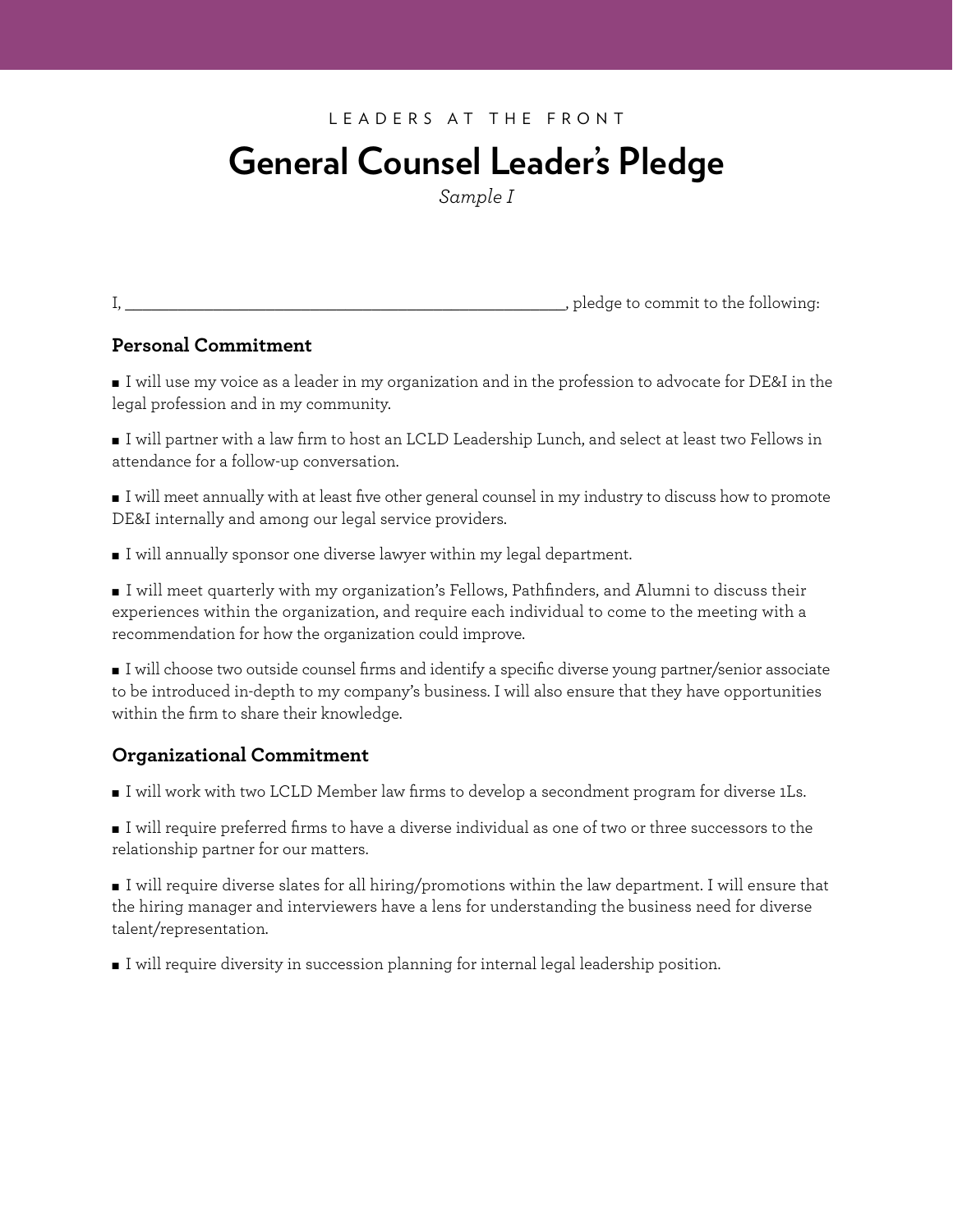# **General Counsel Leader's Pledge General Counsel Leader's Pledge**

VERSION I *Sample II*

|  | I<br>ę<br>ł<br>×. | × |
|--|-------------------|---|

I, \_\_\_\_\_\_\_\_\_\_\_\_\_\_\_\_\_\_\_\_\_\_\_\_\_\_\_\_\_\_\_\_\_\_\_\_\_\_\_\_\_\_\_\_\_\_\_\_\_\_, pledge to commit to the following: I, \_\_\_\_\_\_\_\_\_\_\_\_\_\_\_\_\_\_\_\_\_\_\_\_\_\_\_\_\_\_\_\_\_\_\_\_\_\_\_\_\_\_\_\_\_\_\_\_\_\_, pledge to commit to the following:

## **Personal Commitment Personal Commitment**

 $\,$  I will use my voice as a leader in my organization and in the profession to advocate for DE&I in the legal profession and in my community.

 $\blacksquare$  I will host an LCLD Learning Experience and select at least two Fellows in attendance for a follow $up$  conversation.  $\blacksquare$ 

 $\blacksquare$  I will join LCLD's General Counsel Mentoring Program and serve as a mentor to LCLD Alumni who have moved into general counsel roles.

 $\blacksquare$  I will ensure that all lawyers in my legal department have a workplan that includes DE&I engagement. I will also meet personally with diverse lawyers to discuss their workplan, and set up regular check-ins with their supervisors to track their progress and identify stretch opportunities.

 $\blacksquare$  I will meet annually with the Managing Partner/Chair of each of my preferred firms about my personal expectations regarding DE&I on the work they complete for me.

#### ■ I will annually sponsor one diverse lawyer within my legal department. **Organizational Commitment**

**Organizational Commitment**  by senior leaders within the organization. ■ I will enhance my organization's sponsorship program so that all diverse attorneys are sponsored

 $\blacksquare$  I will require that preferred law firms have diverse individuals perform 50% of hours worked on  $\frac{1}{\sqrt{1-\frac{1}{\sqrt{1-\frac{1}{\sqrt{1-\frac{1}{\sqrt{1-\frac{1}{\sqrt{1-\frac{1}{\sqrt{1-\frac{1}{\sqrt{1-\frac{1}{\sqrt{1-\frac{1}{\sqrt{1-\frac{1}{\sqrt{1-\frac{1}{\sqrt{1-\frac{1}{\sqrt{1-\frac{1}{\sqrt{1-\frac{1}{\sqrt{1-\frac{1}{\sqrt{1-\frac{1}{\sqrt{1-\frac{1}{\sqrt{1-\frac{1}{\sqrt{1-\frac{1}{\sqrt{1-\frac{1}{\sqrt{1-\frac{1}{\sqrt{1-\frac{1}{\sqrt{1-\frac{1}{\sqrt{1-\frac{1}{\sqrt{1-\frac{1$ relationship partner for our matters. our matters, within two years. I will meet quarterly and in-person to assess progress and create new opportunities for diverse attorneys as necessary.

compensation committees. Firms should achieve, or show marked improvement toward, a goal of here are talent interviewers have a lens for understanding the business need for diverse talent  $\frac{1}{2}$ representation. ■ I will begin assessing preferred law firms based on the diversity of law firm management and

 $\sum_{i=1}^n$  will require diversity in succession planning for  $i$ ■ I will implement a pay equity audit and adjust for discrepancies between majority and minority employees.

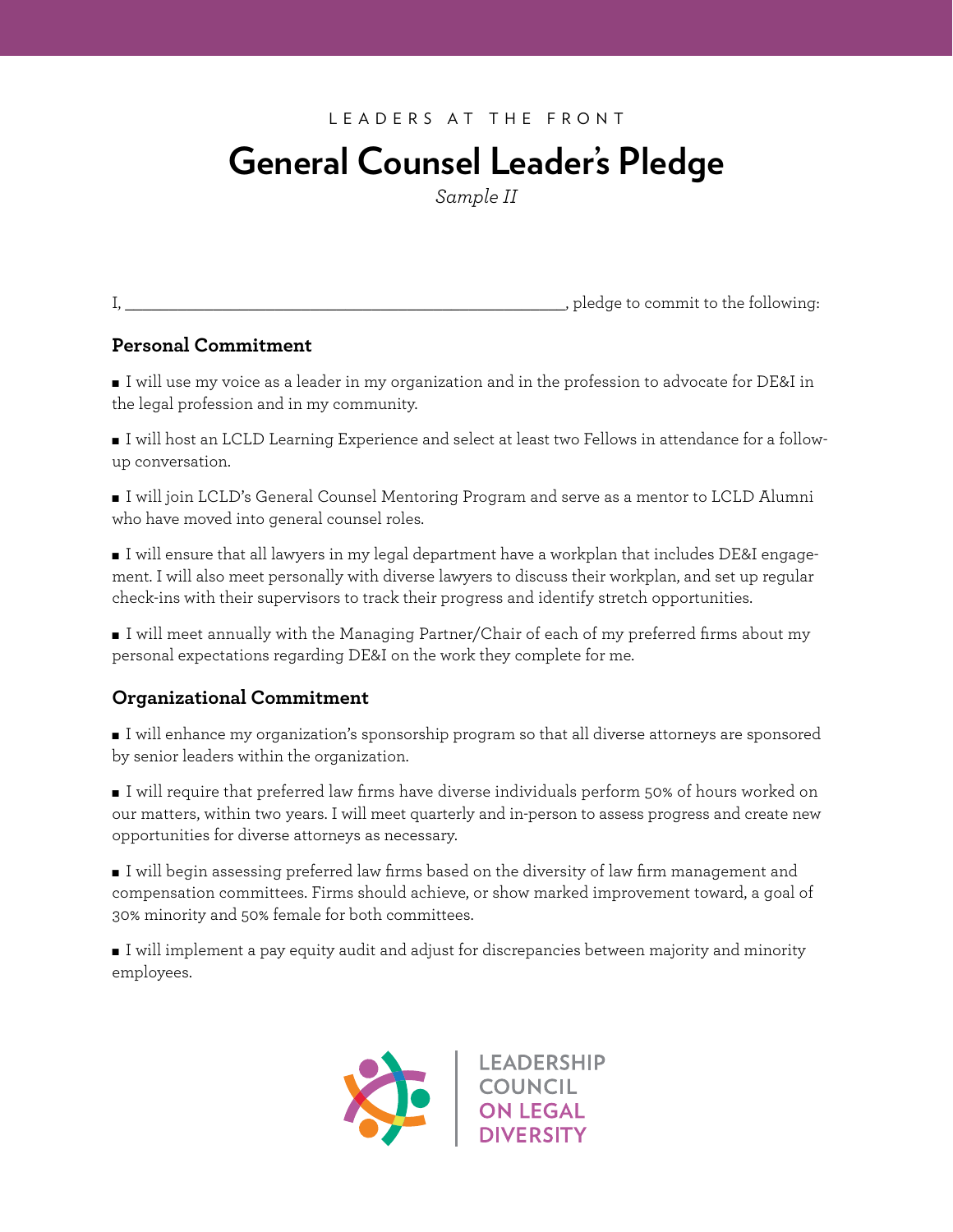## **Personal Commitment Statements**

*Sharon Barner*

I affirm my personal commitment to the following:

### **Personal Commitment**

#### INTERNAL LEGAL FUNCTION

■ I have eight direct reports who are the most senior lawyers in the function and I will ensure that two or more of my direct reports are African American and two or more are women.

■ I commit that my successor will be diverse and that at least one additional diverse lawyer becomes an officer at Cummins.

■ Ensure that the US legal function is diverse, throughout all levels, specifically representative of women, African Americans and other POCs.

Ensure we begin with a diverse slate for every open position and candidates meet all of the stated qualifications.

Ensure the hiring manager and interviewers have a lens for understanding the business need for diverse talent/representation.

Ensure that I am actively engaged in the recruiting, retention, development and promotion of all diverse lawyers including a detailed workplan.

■ I will sponsor, mentor, and assist African American and diverse talent to ensure visibility to leaders across the enterprise, development roles (eg LCLD, Executive Coaching, Executive Development programs) and challenging experiences to ensure personal and professional development/growth.

■ I will require lawyers to join external trade associations, afliates and organizations (eg ABA, NBA, AIPLA, IPO, LCLD, ACC) to discuss the importance of racial diversity, Cummins commitment to racial diversity, and the execution of our diversity strategies.

■ Ensure that all lawyers in the legal function have a workplan that includes diversity engagement, DEI training (eg unconscious bias, courageous conversations about race, why it's important to understand privilege) and have a safe space to engage in and understand systemic issues related to race and gender.

■ I will ensure that my legal team is equipped to engage in and hold outside law firms accountable to our Performance Scorecard metrics related to staffing matters with racial diversity (in addition to gender diversity and other diversity metrics) that lead matters as well as work significant hours.

■ We will use Cummins legal work to develop and promote talent. Although we do not hire new lawyers we established a summer intern program and a fall extern program to hire diverse talent and to have visibility to talented law students. We have partnered with our law firms so that our legal interns work them on our matters and the law firms thereby have visibility to the talent, we do a rotational program with our law firms and we assist in finding employment. Our interns have a 100% law firm placement rate.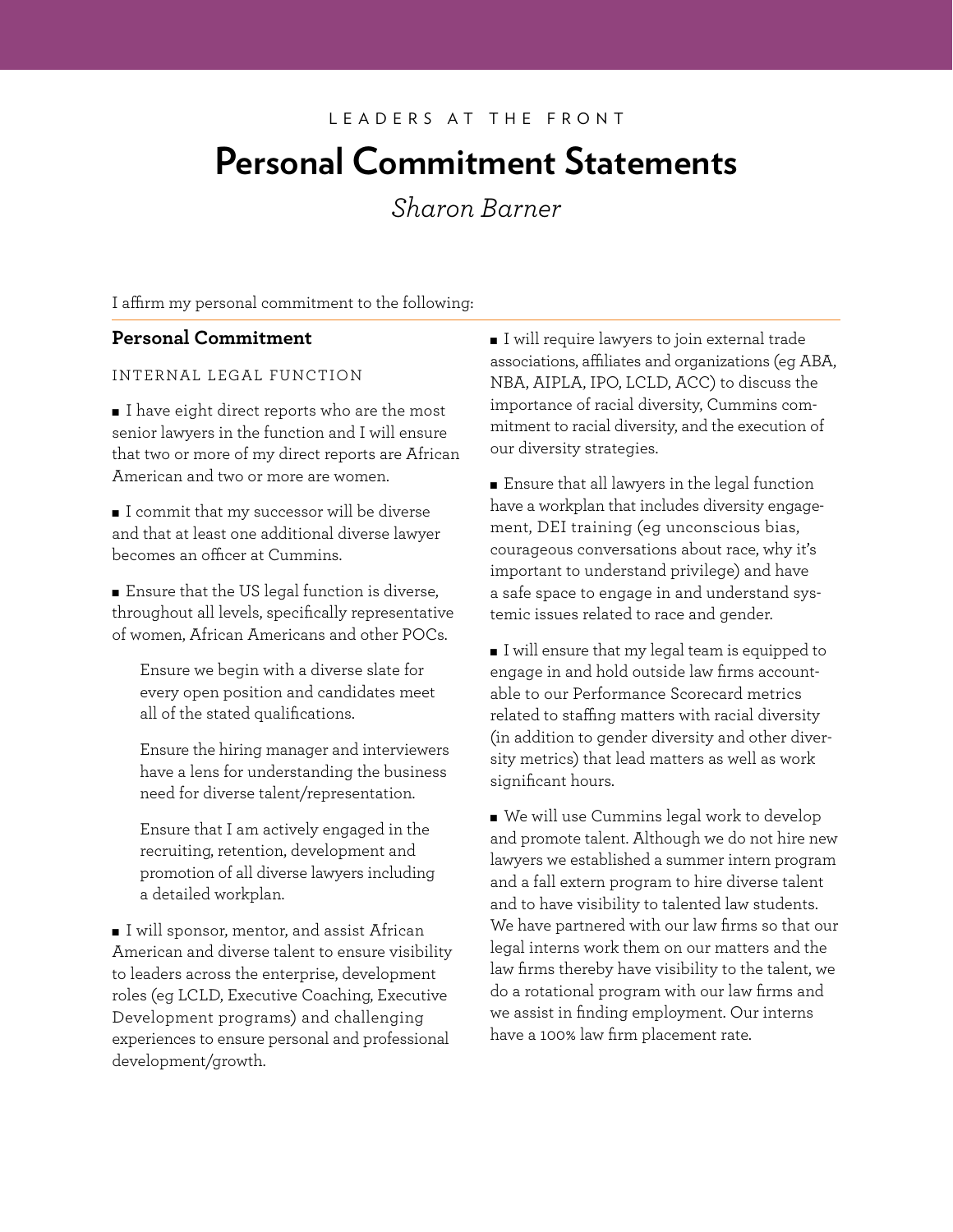#### ORGANIZATIONAL COMMITMENT

■ I commit to ensuring that the Cummins organization as a whole is aware of the time, talent and commitment of all the lawyers in the legal function to DEI, especially in creating the right environment for growth/development for African Americans and female lawyers.

■ We have shared our processes and KPIs with other businesses and functions in the organization and have had them adopted.

■ We have become a feeder organization for diverse talent for other parts of the organization.

■ Many of our lawyers are members of or lead the entire Company on DEI initiatives.

■ Share DEI processes, metrics, KPIs with other GCs (see below).

#### EXTERNAL LAW FIRM ACCOUNTABILITY

■ Diversity is a core value at Cummins. I discussed with the CEO and C-Suite Leadership team (and obtained their buy-in) that I would retain law firms and lawyers consistent with this value.

■ I will continue to maintain a Preferred Provider list of 25 law firms. Twelve of the law firms have a relationship partner that is a POC or woman. Each law firm is required to strive to achieve 60-75% of the hours worked on Cummins matters be performed by POCs and women. 85-95% of all legal work flows through Preferred Provider law firms.

■ I will continue to have an "exceptions" process to the Preferred Provider list for African American lawyers/firms, women law firms, or POC law firms so as to have visibility and access to additional talent.

■ I pledge to continue to have open and transparent conversations with all of my lawyers and law

firms, including a meeting with the managing partner about the importance of diversity to Cummins. Accordingly, I will continue to require each law firm to report metrics every six months. We review these metrics (in person) and discuss who worked on our matters, what matters they worked on (for complexity and substance of work performed), how many hours were billed and whether they had visibility to the Cummins internal legal team and/or internal business leaders (we have seen many African American and female associates promoted to partnership while working on our matters).

We review staffing of every matter and change stafng where necessary so as to include African American and female lawyers and hold the law firms accountable for ensuring that these lawyers are mentored, trained, supported and acknowledged for the work.

We encourage (and sometimes require) law firms to have diverse lawyers make presentations to our teams on CLEs (or substantive matters) for value added services so that we get visibility to talented diverse lawyers.

We engage in DEI work with our law firms including DEI training.

■ Law Firms who reach/exceed the metrics are rewarded with more work, law firms who consistently fail to do so may be (and have been) terminated.

■ I commit to talking to five additional GCs in 2020 (Cook Medical, Lily, Salesforce and Roche the week of September 24, 2020) and 10 in 2021 about the Cummins KPIs and processes for ensuring diverse staffing and holding law firms accountable for diversity.